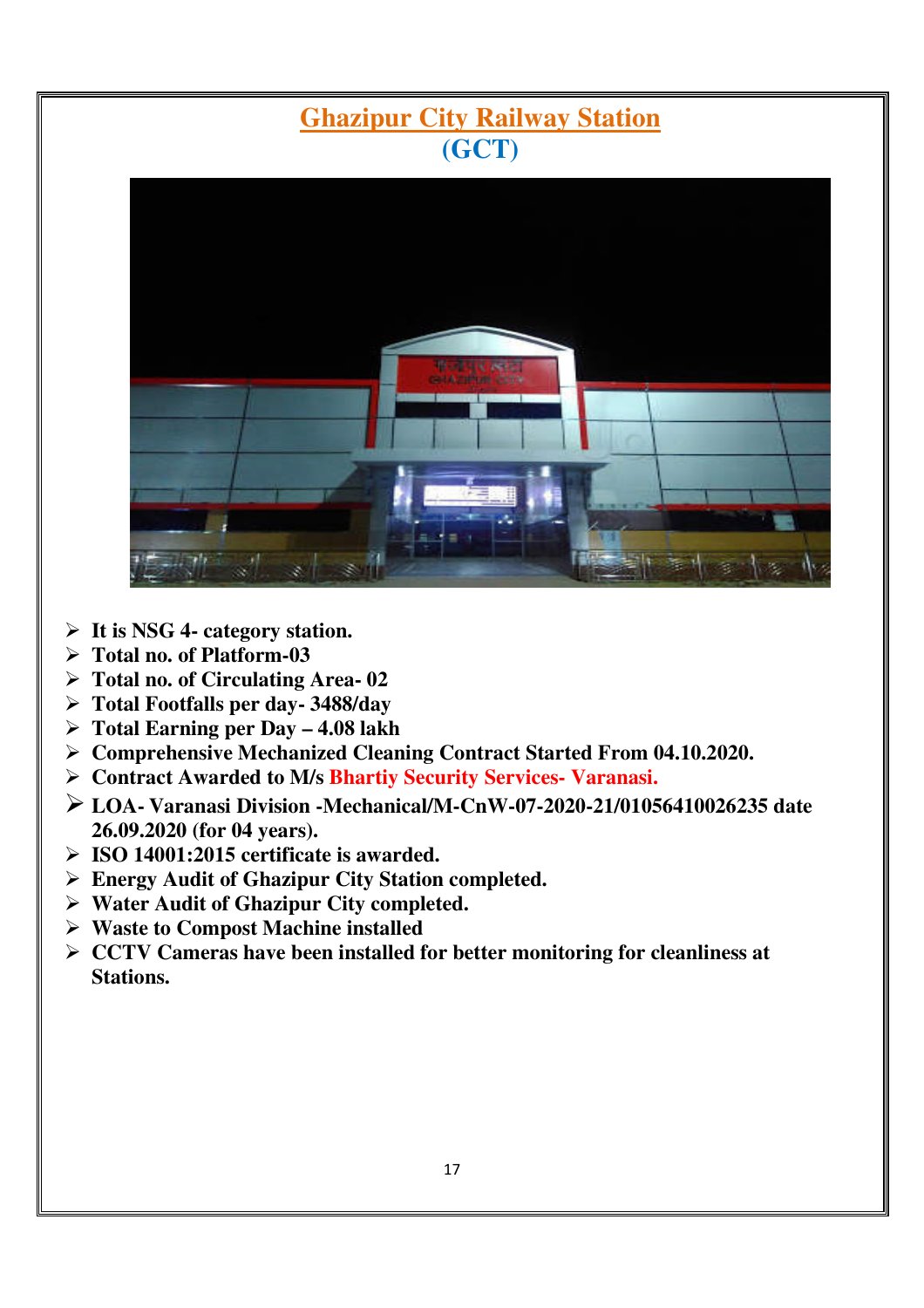## **Following Machinery, Tools & Chemicals are used regularly for up gradation of the Cleanliness of Station & its Premises.**

### **List of Machinery & Plants**

| SI.<br>No. | Name of M&P                                      | <b>Nos</b>     | SI.<br>No. | Name of M&P                                                             | <b>Nos</b> |
|------------|--------------------------------------------------|----------------|------------|-------------------------------------------------------------------------|------------|
|            | Ride on Scrubber Dryer<br>(Battery operated)     | 02             | o          | High Pressure Jet Cleaning Machine<br>with water tank (Diesel operated) | 01         |
| 2          | Walk behind Scrubber Dryer (Battery<br>operated) | 0 <sup>1</sup> |            | Trolley Mounted Drain Cleaning<br>Machine with all accessories          | 01         |
|            | Single Disc Machine with Hard<br>Scrubbing Brush | 01             | 8          | Wet & Dry vacuum cleaner                                                | 01         |
|            | <b>Steam Cleaner</b>                             | 01             | Q          | Pit Dewatering Pump                                                     | 01         |
|            | <b>Manual Sweeper</b>                            | 02             |            |                                                                         |            |

#### **List of Tools & Equipments**

| SI.<br>No.              | <b>Name of Items</b>               | <b>QUANTITY</b><br>(per Year) | Sl.<br>No. | <b>Name of Items</b>                                   | <b>QUANTITY</b><br>(per Year) |
|-------------------------|------------------------------------|-------------------------------|------------|--------------------------------------------------------|-------------------------------|
| 1                       | Phawrah                            | 03                            | 8          | Wiper-50 Cm.                                           | 05                            |
| $\overline{2}$          | Shovel (Belcha)                    | 02                            | 9          | Telescopic poll with cobweb cleaner<br>brush           | $01$ No/ $02$ yrs             |
| 3                       | Taar-panji                         | 04                            | 10         | Spray Machine                                          | 01 No/ 02yrs                  |
| $\overline{\mathbf{4}}$ | <b>Bucket</b> (Galvanized<br>Iron) | 04                            | 11         | Double wheel (with rubber) barrow<br>covered with lid. | 02                            |
| 5                       | <b>PVC</b> Water Pipe              | 180 mtrs                      | 12         | Rickshaw Trolley                                       | $01$ No/ $02$ yrs             |
| 6                       | Mop-75 Cm.                         | 06                            | 13         | Two color dustbins for wet and dry waste<br>with stand | 50                            |
| 7                       | Wiper-80 Cm.                       | 10                            | 14         | <b>Biometric Attendance Device</b>                     | $02$ No/ $04$ yrs             |

**List of Specified Chemicals & other Consumables**

| SI.                     | <b>Name of Consumable</b>             | <b>QUANTITY</b> | SI.<br><b>Name of Consumable</b> |                                          | <b>QUANTITY</b> |
|-------------------------|---------------------------------------|-----------------|----------------------------------|------------------------------------------|-----------------|
| No.                     | <b>Items</b>                          | (per Year)      | No.                              | <b>Items</b>                             | (per Year)      |
| 1                       | <b>Broom Coconut</b>                  | 180             | 15                               | <b>Glass Cleaner</b>                     | 48 ltrs         |
| $\overline{2}$          | <b>Bleaching Powder</b>               | 1200 kg         | 16                               | <b>Hand Gloves</b>                       | 99 Pairs        |
| 3                       | Swab floor (Pocha)                    | 120             | 17                               | Long Gum-boot                            | 33Pairs         |
| $\overline{\mathbf{4}}$ | Duster (Cotton)                       | 120             | 18                               | Mask                                     | 99              |
| 5                       | Phenyl/Bi-floor                       | 720 ltrs        | 19                               | Room freshener                           | 48              |
| 6                       | Naphthalene balls                     | $36 \text{ kg}$ | 20                               | Window glass cleaning Kit                | 01 kit/ 02 yrs  |
| 7                       | <b>Brooms Handle</b>                  | 45              | 21                               | Floor Brush Platform 16"                 | 08              |
| 8                       | Lime Powder                           | 6000 kg         | 22                               | Phool Jhadu                              | 96              |
| 9                       | Bamboo (Farrati)                      | 08              | 23                               | Dust Pan                                 | 48              |
| 10                      | Acid Cleaning (Hydro-chloric<br>Acid) | 900 ltrs        | 24                               | Hit Spray for Mosquitoes<br>(400ml each) | 60              |
| 11                      | Polythene Bags                        | 1200 kg         | 25                               | Odonil                                   | 120             |
| 12                      | Diesel Oil                            | 1080 ltrs       | 26                               | Hard Water Marks & Spot<br>Remover       | 12 ltrs         |
| 13                      | Di-Chlorovos 76% EC                   | 24 ltrs         | 27                               | Bromodiolone (Rat Killer)<br>100 gm each | 240             |
| 14                      | Citronella Oil                        | 24 ltrs         | 28                               | Uniform                                  | 66 Sets         |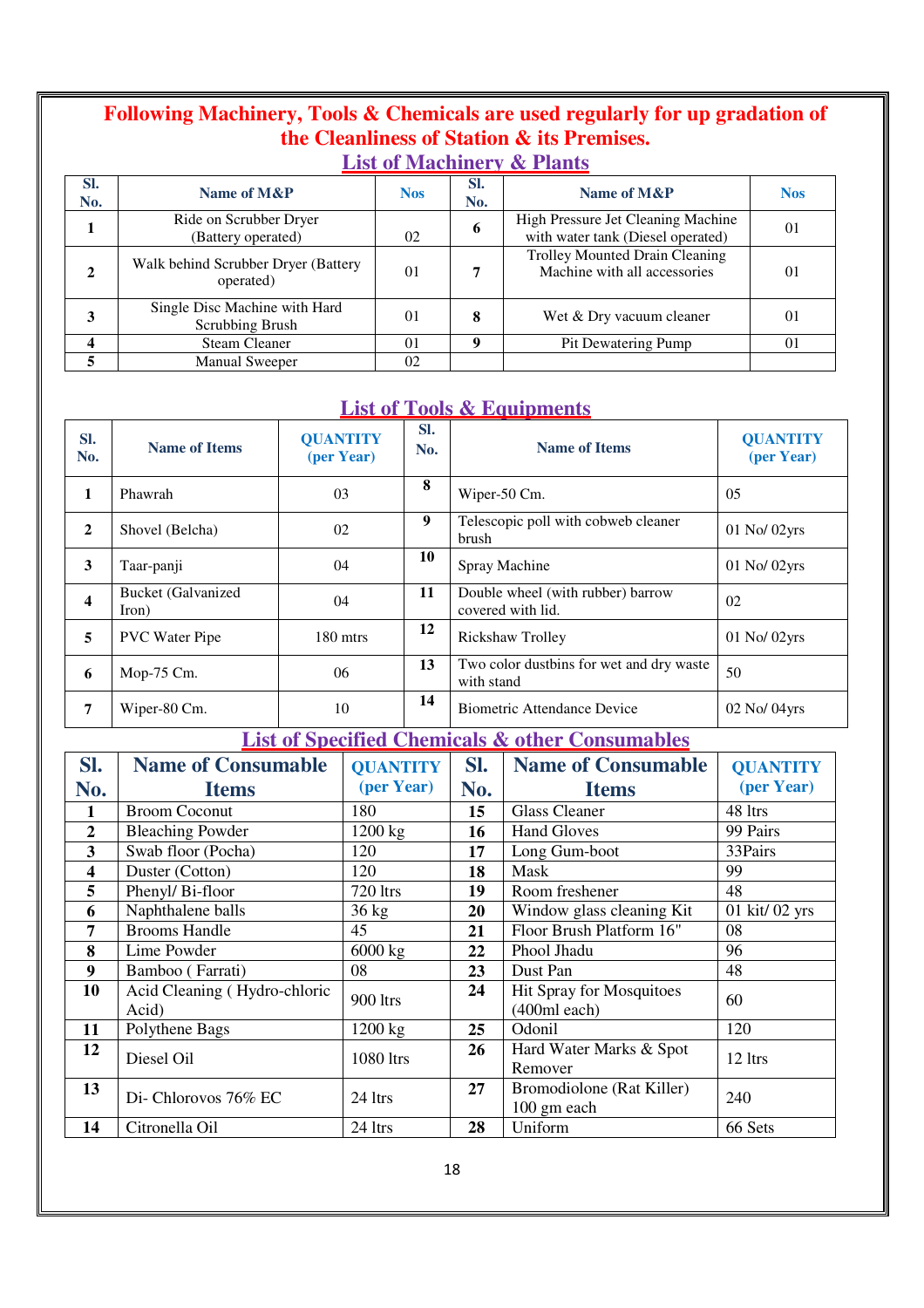# **Varanasi City Railway Station (BCY)**



- **It is NSG -4 category station.**
- **Total no. of Platform-03**
- **Total no. of Circulating Area- 01**
- **Total Footfalls per day- 3488/day**
- **Total Earning per Day 4.08 lakh**
- **Comprehensive Mechanized Cleaning Contract Started From 01.12.2021**
- **Contract Awarded to M/s Tulsi Enterprises Varanasi**
- **Contract No.- GEMC 511687730627972 (For 4 Year)**
- **ISO 14001:2015 certificate is awarded.**
- **Energy Audit of BCY Station completed.**
- **Water Audit of BCY Station completed.**
- **Waste to Compost Machine installed**
- **CCTV Cameras have been installed for better monitoring for cleanliness at stations.**